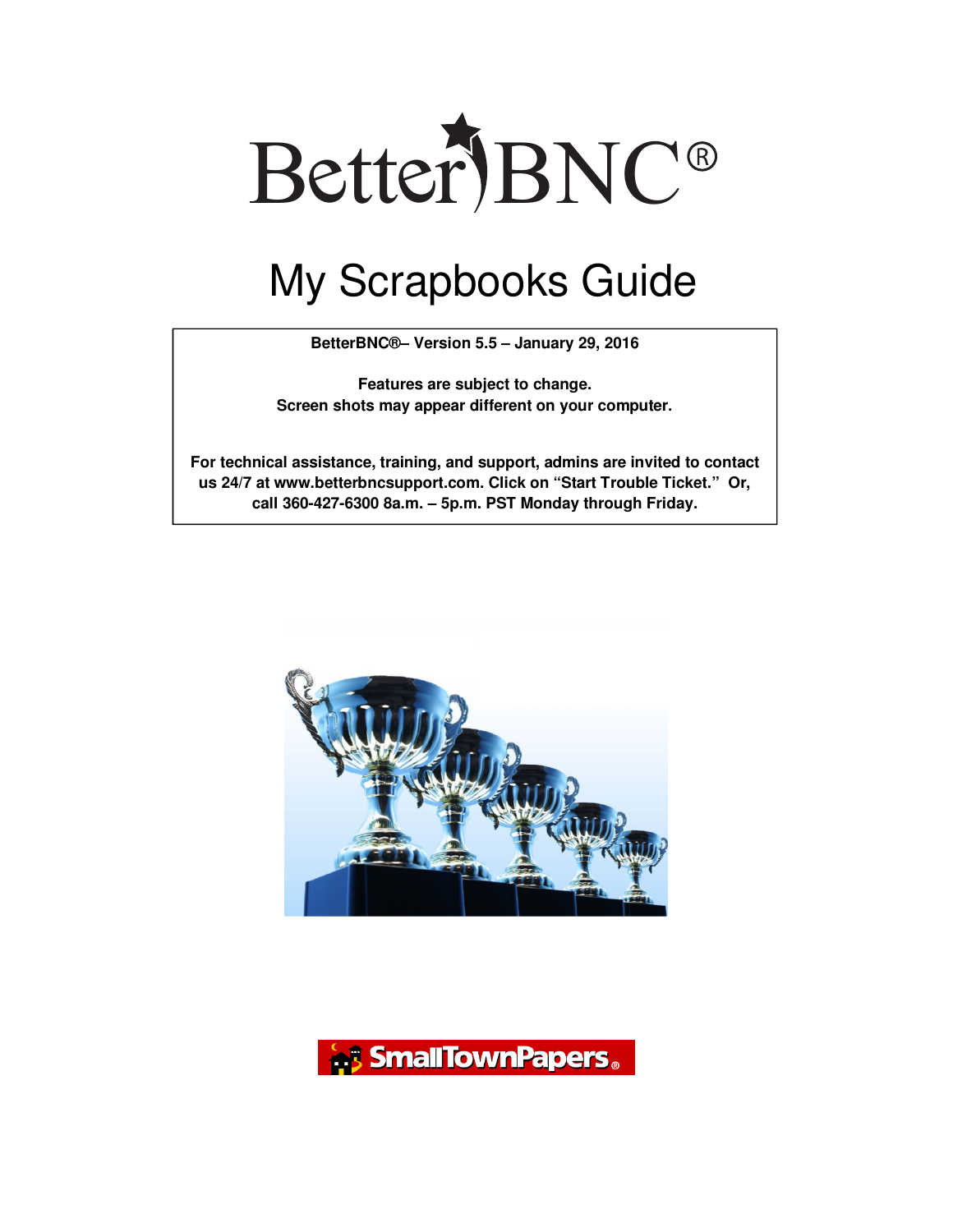

## **My Scrapbooks Guide**

BetterBNC® was designed to be simple, quick and easy to use on your first visit. If you prefer detailed, step-by-step instructions, this document is for you!

This guide will show you how to create and manage Scrapbooks on BetterBNC.com

The Scrapbook feature lets you save files and URLs within your Open Call® account and allows you to have quick access to them while you are submitting entries as an Open Call® Contestant, Contestant Manager, or Authorized Entrant.

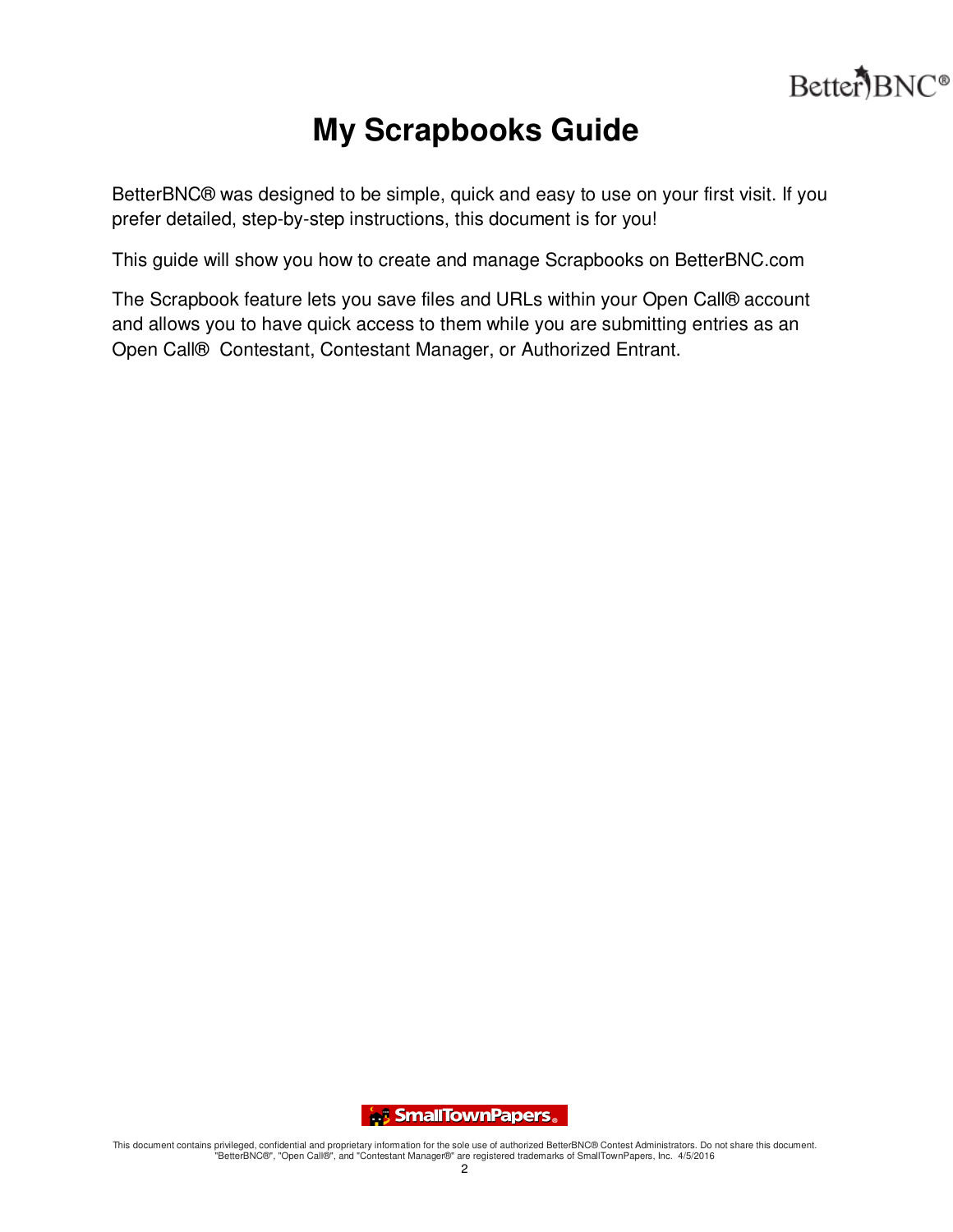

## **How to create and manage your scrapbooks**

To begin using the Scrapbook Feature on BetterBNC®, first create an Open Call® account. Please see the "Open Call® Contestant User Guide" for instructions on how to create your Open Call® account.

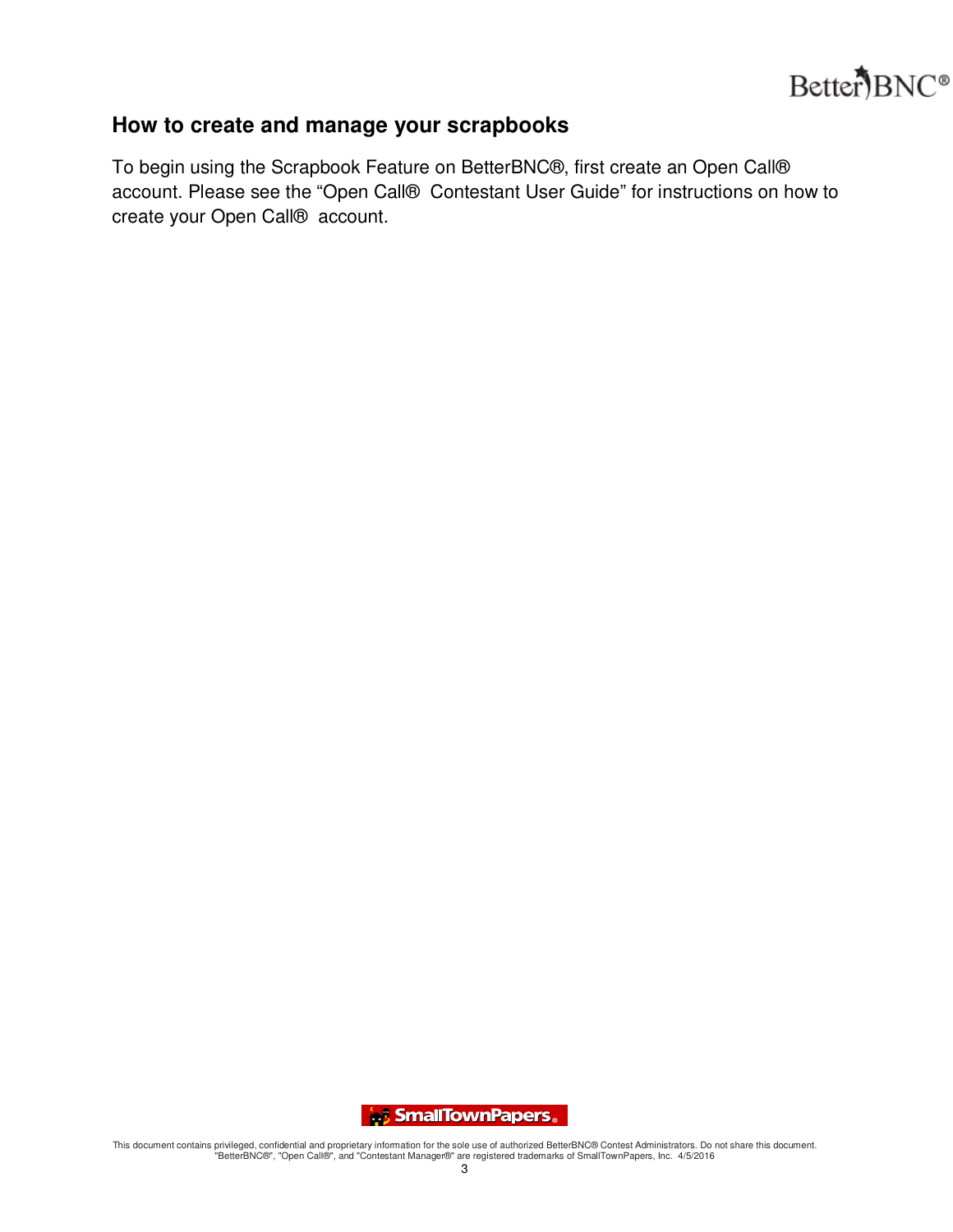

## **Step 1: Navigate to your Scrapbooks**

Navigate to the Open Call® Contestant button oat the top of the page then click "My Scrapbooks" in the menu that appears

| Home<br><b>Contest Info</b>                                             | Open Call Contestant Find Contests |                                |
|-------------------------------------------------------------------------|------------------------------------|--------------------------------|
|                                                                         | <b>Manage Entries</b>              |                                |
|                                                                         | <b>Weld</b> My Account             |                                |
|                                                                         | <b>My Credentials</b>              |                                |
| You are managing content for 2014 BetterBNC Demo Contest                | <b>My Contests</b>                 |                                |
| Admin notes to Open Call Contestant Admin notes to Open Call Contestant | My Scrapbooks                      |                                |
| <b>Submit Entry</b>                                                     | <b>My Web Pages</b>                | You have a total of 0 entries. |
|                                                                         | Logout                             | <b>Calculate Entry Fee</b>     |
| You don't yet have any entries. Why not submit one now?                 |                                    |                                |
|                                                                         |                                    |                                |
|                                                                         |                                    |                                |

Click on "Create and manage scrapbooks" to create and name up to ten scrapbooks

|                       |                                                                                  |                   | Create and save entries to your scrapbooks |                | Create and manage scrapbooks |
|-----------------------|----------------------------------------------------------------------------------|-------------------|--------------------------------------------|----------------|------------------------------|
|                       |                                                                                  |                   |                                            |                | $-All-$<br>$\cdot$           |
| << previous   next >> | Page 0 of 1, showing 0 records out of 0 total, starting on record 0, ending on 0 |                   |                                            |                |                              |
| <b>Title</b>          | <b>Category/Notes</b>                                                            | <b>Files/URLs</b> | <b>Contests Entered</b>                    | <b>Created</b> | <b>Actions</b>               |
|                       |                                                                                  |                   |                                            |                |                              |
| << previous   next >> |                                                                                  |                   |                                            |                |                              |

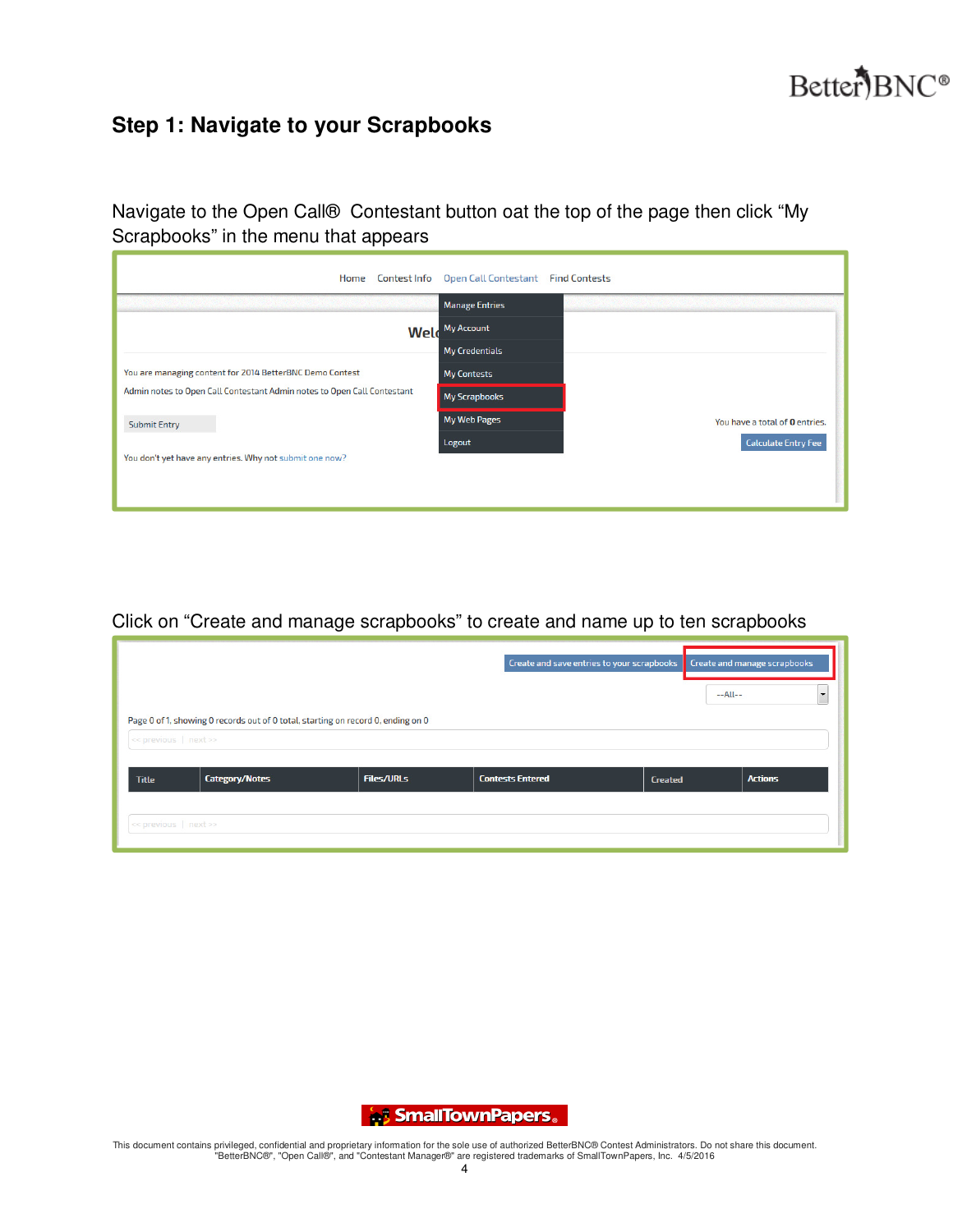

Enter the names of your Scrapbooks, then click "Submit"

| <b>Create and Manage Your Scrapbooks</b> |               |  |  |  |
|------------------------------------------|---------------|--|--|--|
| <b>Scrapbook1</b>                        | My Scrapbook1 |  |  |  |
| <b>Scrapbook 2</b>                       |               |  |  |  |
| <b>Scrapbook 3</b>                       |               |  |  |  |
| <b>Scrapbook 4</b>                       |               |  |  |  |
| <b>Scrapbook 5</b>                       |               |  |  |  |
| <b>Scrapbook 6</b>                       |               |  |  |  |
| <b>Scrapbook 7</b>                       |               |  |  |  |
| <b>Scrapbook 8</b>                       |               |  |  |  |
| <b>Scrapbook 9</b>                       |               |  |  |  |
| <b>Scrapbook 10</b>                      |               |  |  |  |
|                                          | Submit        |  |  |  |

SmallTownPapers.

This document contains privileged, confidential and proprietary information for the sole use of authorized BetterBNC® Contest Administrators. Do not share this document.<br>"BetterBNC®", "Open Call®", and "Contestant Manager®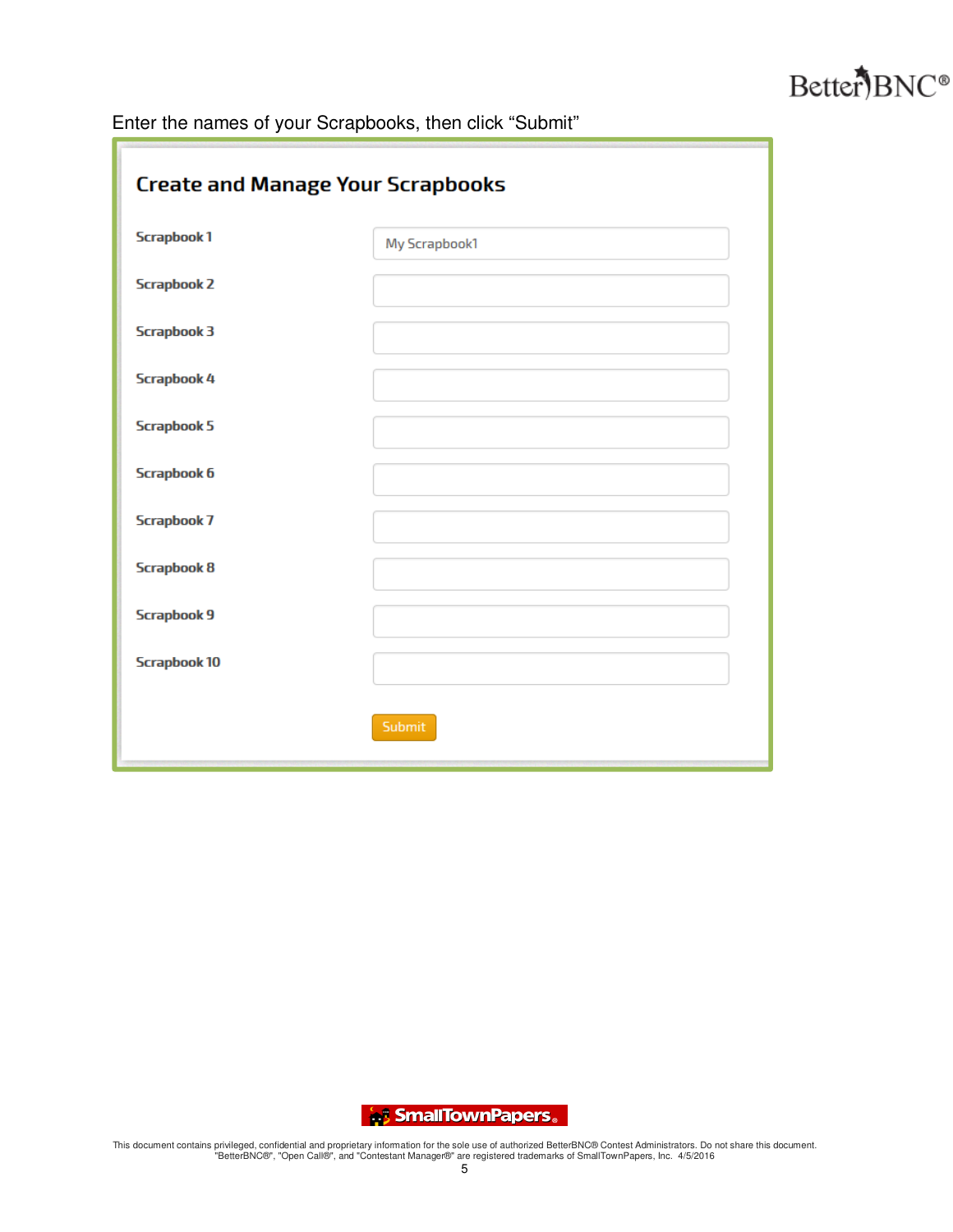

Use the drop down menu to select which scrapbook you would like to view

|                       |                                                                                  |                   | Create and save entries to your scrapbooks |                | Create and manage scrapbooks<br>$-All-$                                                                   |
|-----------------------|----------------------------------------------------------------------------------|-------------------|--------------------------------------------|----------------|-----------------------------------------------------------------------------------------------------------|
| << previous   next >> | Page 0 of 1, showing 0 records out of 0 total, starting on record 0, ending on 0 |                   |                                            | $-All--$       | <b>Work for The Sentinel Times</b><br><b>Work for The Tribune</b><br><b>Work for the Business Journal</b> |
| <b>Title</b>          | <b>Category/Notes</b>                                                            | <b>Files/URLs</b> | <b>Contests Entered</b>                    | <b>Created</b> | <b>Actions</b>                                                                                            |
| << previous   next >> |                                                                                  |                   |                                            |                |                                                                                                           |

Click "Create and save entries to your scrapbooks" to upload files and URLs which you can access for future entries

|                          |                                                                                  |                   | Create and save entries to your scrapbooks |                | <b>Create and manage scrapbooks</b> |
|--------------------------|----------------------------------------------------------------------------------|-------------------|--------------------------------------------|----------------|-------------------------------------|
|                          |                                                                                  |                   |                                            |                | $-All-$<br>$\overline{\phantom{a}}$ |
| $\le$ previous   next >> | Page 0 of 1, showing 0 records out of 0 total, starting on record 0, ending on 0 |                   |                                            |                |                                     |
| <b>Title</b>             | <b>Category/Notes</b>                                                            | <b>Files/URLs</b> | <b>Contests Entered</b>                    | <b>Created</b> | <b>Actions</b>                      |
| << previous   next >>    |                                                                                  |                   |                                            |                |                                     |
|                          |                                                                                  |                   |                                            |                |                                     |
|                          |                                                                                  |                   |                                            |                |                                     |

SmallTownPapers.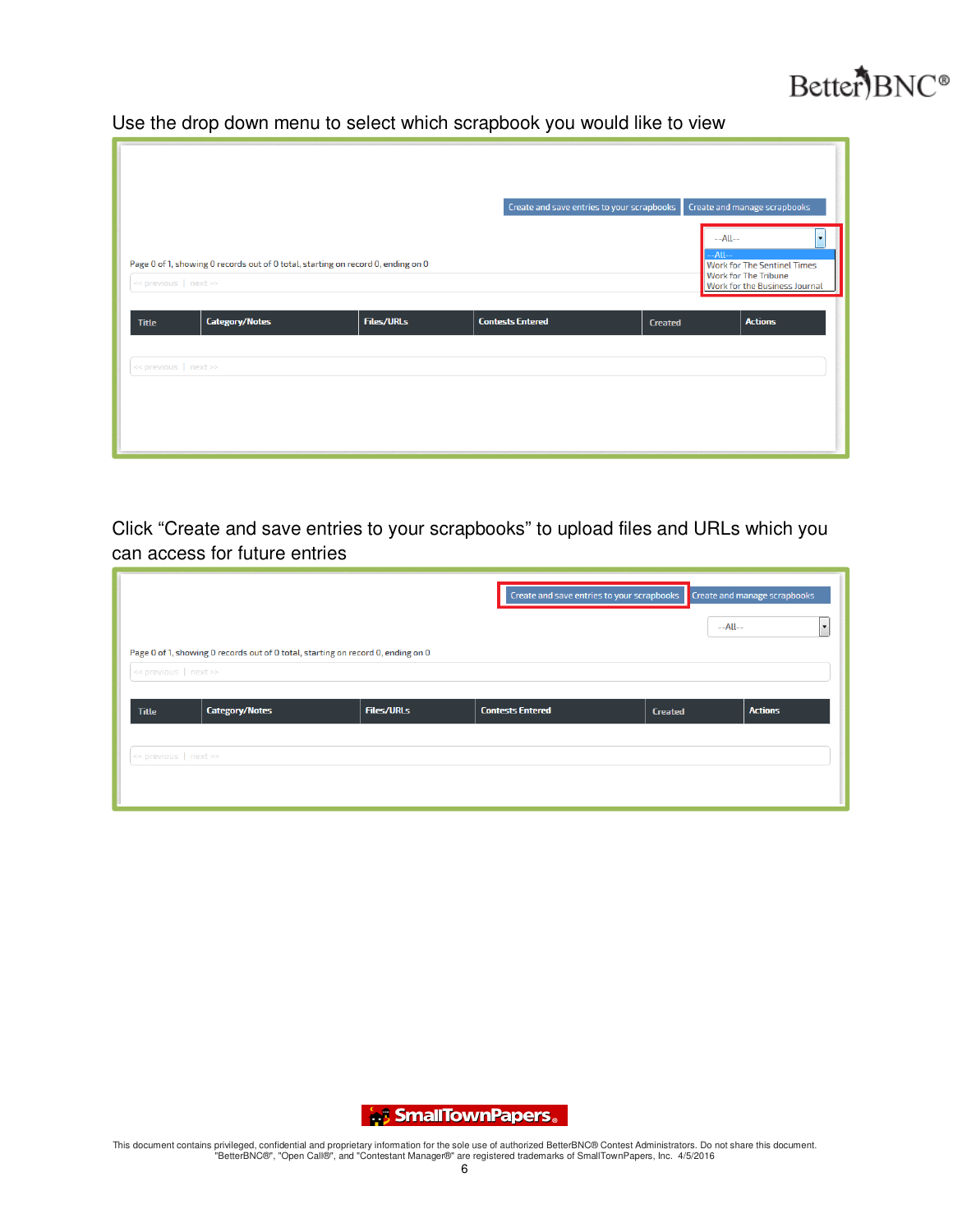

Select the Scrapbook you would like to save this entry in, enter a headline, notes, add attachments and ULRs, then click "Submit"

| <b>Scrapbook</b>                                                         | $\ddot{\phantom{1}}$<br>--Select a scrapbook from dropdown list--                                                            |
|--------------------------------------------------------------------------|------------------------------------------------------------------------------------------------------------------------------|
| <b>Headline or Title of Entry (exactly as it appears</b><br>on the page) |                                                                                                                              |
| Note about this work (500 character limit)                               |                                                                                                                              |
|                                                                          |                                                                                                                              |
|                                                                          |                                                                                                                              |
| <b>Upload Attachment Need Help?</b>                                      | Browse   No file selected.                                                                                                   |
|                                                                          | <b>Attach More</b>                                                                                                           |
|                                                                          | (You can attach up to 5 files and 5 urls to each scrapbook entry. Allowable file<br>types are pdf, txt, doc, jpg, gif, png.) |
|                                                                          |                                                                                                                              |
| <b>Website URL(s)</b>                                                    |                                                                                                                              |
|                                                                          |                                                                                                                              |
|                                                                          |                                                                                                                              |
|                                                                          |                                                                                                                              |
|                                                                          |                                                                                                                              |
|                                                                          |                                                                                                                              |
|                                                                          |                                                                                                                              |
|                                                                          |                                                                                                                              |
|                                                                          | <b>Terms of service</b><br>Submit                                                                                            |

You can access the files and URLs that you saved in your scrapbooks from the Submit Entry page. Scrapbooks are available to all contestant types.

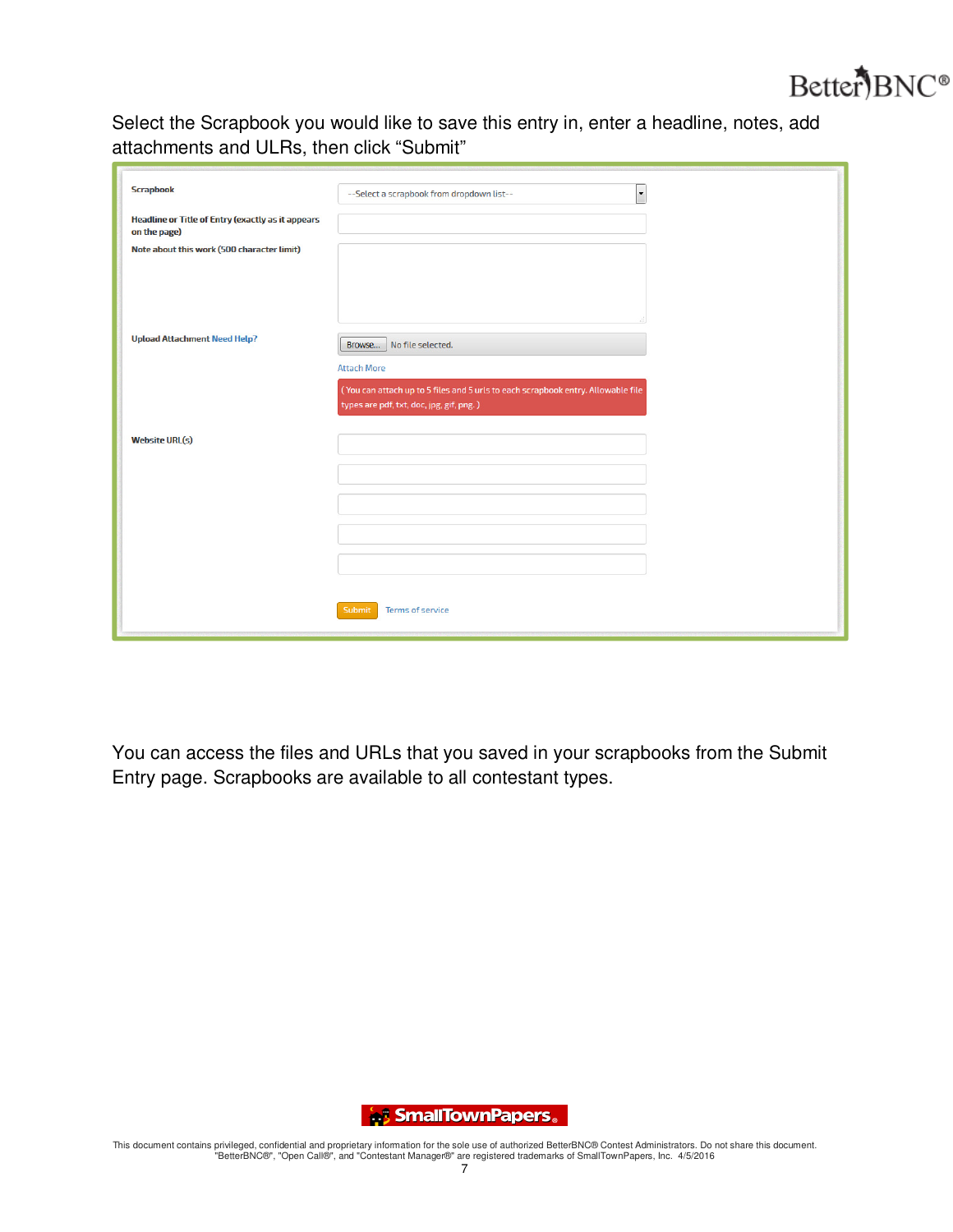

On the "Submit Entry" page, click "Browse my Scrapbooks"

| <b>Upload Attachments &amp; Links Need Help?</b>                                                                     |                                                                        |
|----------------------------------------------------------------------------------------------------------------------|------------------------------------------------------------------------|
| Get File(s) to Attach to this Entry<br>The number of file attachments allowed is determined by your contest rules.   | <b>Publish large PDF files.</b><br>Third party vendors -- offers vary. |
| Browse   No file selected.                                                                                           | <b>RealView</b><br><b>Issuu</b>                                        |
| <b>Browse &amp; Attach More Files</b>                                                                                | Yudu<br>What's this?                                                   |
| <b>Browse my Scrapbooks</b><br>Upload files and URL/Links from scrapbooks. More info                                 |                                                                        |
| Get Links to Attach to this Entry<br>The number of URL/Link attachments allowed is determined by your contest rules. |                                                                        |
| Paste URL/Link here<br>Paste URL/Link here<br>Paste URL/Link here                                                    |                                                                        |
| Paste URL/Link here<br>Paste URL/Link here                                                                           |                                                                        |

Select the scrapbooks and entry that contain the files and URLs that you would like to upload.

Select the files and URLs you would like to upload, then click "Submit"

| Select a scrapbook from list                                 | <b>Work for The Sentinel Times</b> | ▼ |
|--------------------------------------------------------------|------------------------------------|---|
| <b>Select an entry from list</b>                             | <b>July Edition</b>                | ▼ |
| Select the files and urls that you want to add to this entry |                                    |   |
| www.google.com                                               |                                    |   |
| www.smalltownpapers.com                                      |                                    |   |
| Submit                                                       |                                    |   |
|                                                              |                                    |   |

SmallTownPapers.